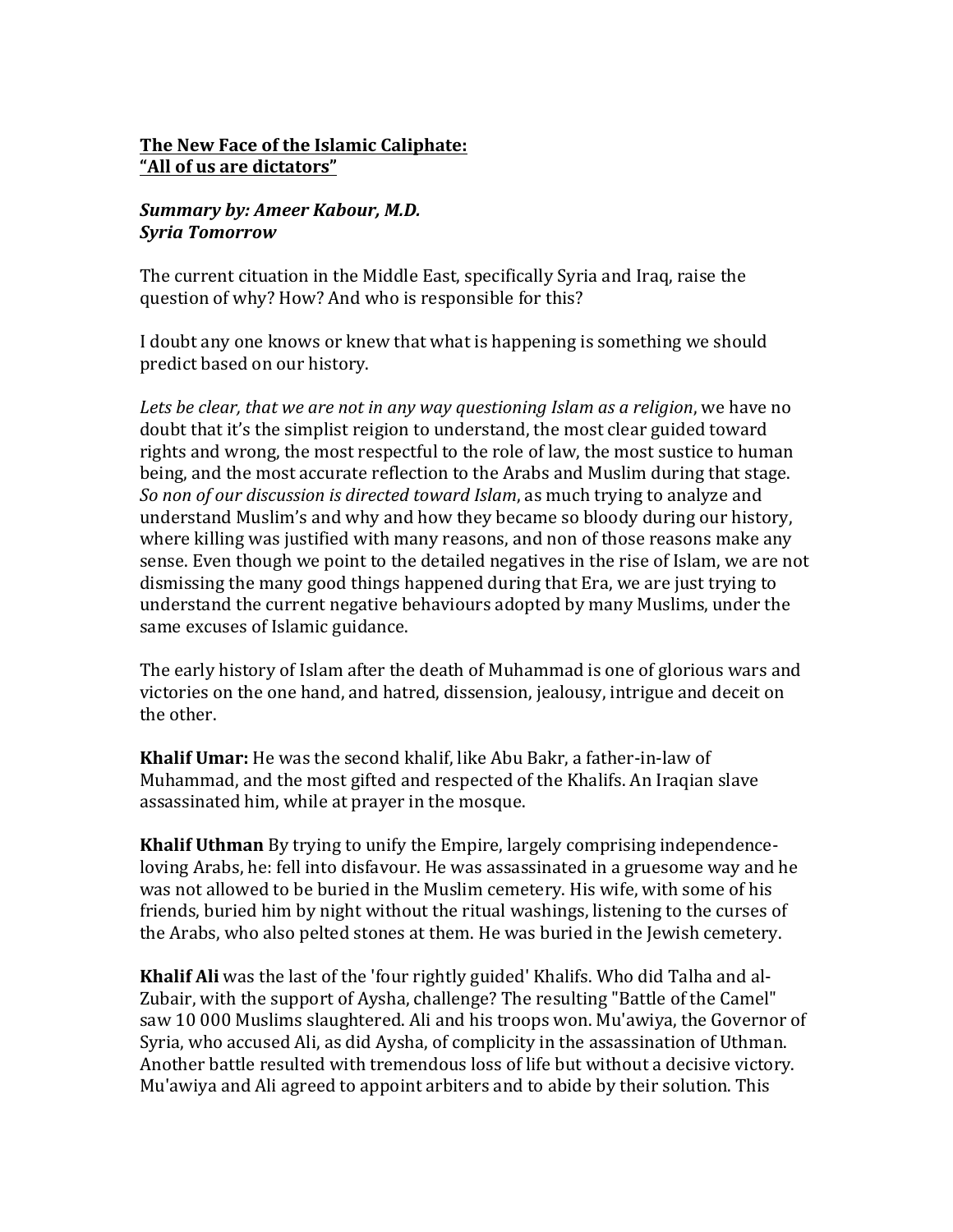strongly undermined the authority of Ali, who eventually was assassinated by one of his disillusioned followers.

**Al-Hassan**, Ali's son, renounced his khalifship in favour of Mu'awiya, who from then on ruled not only Syria and Egypt, but the whole Islamic empire. Al-Hussein, Ali's other son, together with most of his family, was slain under the reign of Mu'awayia's son, the Khalifah Yazid I. at the battle of Kerbela, which actually was rather an assassination than a battle.

This triggered off a split in Islam. Those who sided with Ali and his sons, whom they declared the only true Khalifs, because they were relatives of Muhammad, are now known as the **Shiáh** Muslims. The much bigger part (today about 80%) are known as **Sunni** Muslims.

The expansion of Islam led to defeat Byzantine Emipre, then Persian Empire, and soon expansionist zeal led the Muslims as far as the Chinese border, India, Spain and even Southern France. The superior motivation and enthusiasm of an up-andcoming Arab nation, made the victories over decadent systems of ageing nations inevitable.

**"Freedom of religion" was granted by the Muslim conquerors. Conversions** from Christianity and Judaism to Islam were allowed and encouraged. **Conversion from Islam to Christianity, however, was subject to the death penalty.** This is to this day the practice in some Islamic countries.

**The Ummayad Dynasty** ruled the Arab world from **Damascus** for 90 years. In 749 AD all the members of the Ummayad family were murdered, except abd-al-Rahman, who fled to Spain and founded an independent Ummayad Khalifat there. By 711 AD Islam had spread all over North Africa and Spain, and in 717-718 it began to overrun France. Luxurious palaces were built, and it is said of the Khalifs, Yazi I and II, that they were "passionate friends of sport, music and lady singers". A general spiritual and moral decline had begun.

**The Abbaside Dynasty** succeeded the Ummayad, and lasted from 750 to 1258. Abdul Abbas was a descendant of an uncle of Muhammad. He became Khalif in Kufa after the Ummayad Khalif, Marwan, was defeated.

Under the Abbaside Dynasty, **Baghdad** had become the new capital of Islam. The Khalifs, and then later the Sultans, were autocratic rulers. Baghdad, initially a small village, was built by forced labour into a great city, with palaces, mosques and impressive government buildings. The Persian tradition of court ceremony was adopted. After his death, Abdul-Abbas was succeeded by his brother, and he, in turn, by his sons, al-Mahdi and al-Hadi, and thereafter by the famous Harun-al-Rashid. Under these rulers the greatest heights of power, economy and culture were experienced. Then a decline set in, which led to the total destruction of this empire under Dhingis Khan in the 13th century.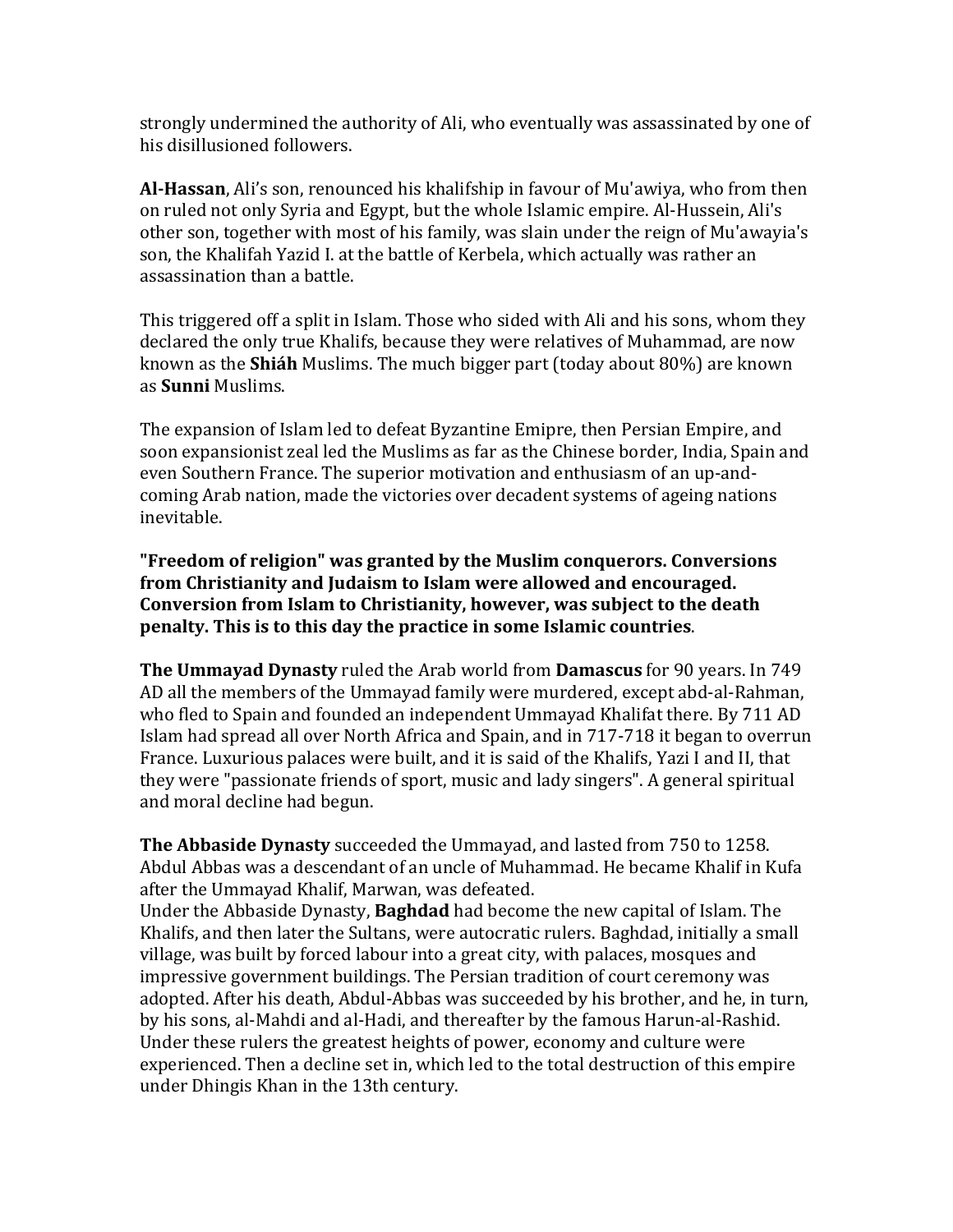**The Ottoman Empire:** was founded by Emir Osman I in 1301. After the massacre of the last Abbaside Khalif and all his relatives, Turks from near the Caspian Sea began to build a new Islamic Empire on the ruins of the declining Byzantine Empire. The new Sultans assumed the Khalifat and eventually controlled almost the whole of North Africa, the Near East and the Balkans. India was overrun and a peaceful penetration of the East Indies and the Philippines took place, bringing Islam to all these countries.

In 1453 **Constantinople**, formerly Byzantium (now Istanbul), fell to the Muslims. In 1529 the Turks (Muslims) besieged Vienna, at the very gateway to central Europe. The military power bases of the strong armies of the autocratic Sultans were supplemented by Janitshas (every fifth Christian boy child had to be given to the Islamic state to be indoctrinated as fanatical Muslim soldiers), and 20 000 Russian and African slaves. ("dtv Atlas zur Weltgeschichte", p. 209)

Heavy taxes supplied the necessary finance for such an army. Nevertheless, decline set in as a result of corruption, revolts and schisms (Persia and the Balkan states regained their independence; Egypt fell under Napoleonic domination etc.). As early as the years 1071 - 1076, Seljuk Turks had committed atrocities against Christian pilgrims in the "Holy Land". They had conquered Armenia, Byzantium and the whole of Asia Minor, where the descendants still live, and also Jerusalem. In response to this, the Crusades were planned. In 1095 the first Crusade was proclaimed by Pope Urban II.

**The Crusades:** This era is a very sensitive chapter in the history of relationships between Muslims and Christians. They were, of course, variously interpreted. Present day Christians feel very much convicted and condemn these as completely against the spirit of Christ, and surely not without reason. However, one has to consider the contemporary historical and socio-anthropological situation in order to form a balanced opinion. After first conquering Antioch, the Crusaders urged on to conquer Jerusalem in 1099. As customary in those times, unbelievable atrocities were committed. When a town called Ma'arrat Nu'man was conquered, over 100,000 people were killed and the town burnt to the ground. Ierusalem fared no better. 65 - 70,000 were slaughtered at the al-Aqsa mosque. "Heaps of heads and hands and feet were to be seen throughout the streets and squares of the City" (Agiles p. 259 according to *HISTORY OF THE ARABS* by P.K. Hitti)

At that time a young Kurdish man who had advanced to leadership in Egypt, helped overthrow the Fatimid dynasty. He became a powerful leader who united under his rule Egypt and the Northern Arab lands. His name was Salah-al-Din, better known as **Saladin**. He wrestled Jerusalem and many of the coastal fortifications from the Crusaders (1187 - 1189), and proved to be a man of stature. He freed practically all of the crusader prisoners of war, who were poor and could not provide a ransom. After this a period of peace secured free access by Christian pilgrims to Jerusalem and other 'holy' places. After his death the country was divided among his mediocre leaders who lost its fortresses again (1229), but jealousy and dissention corroded the strength and unity of the Crusaders. 1244 Jersusalem fell again to the Muslims.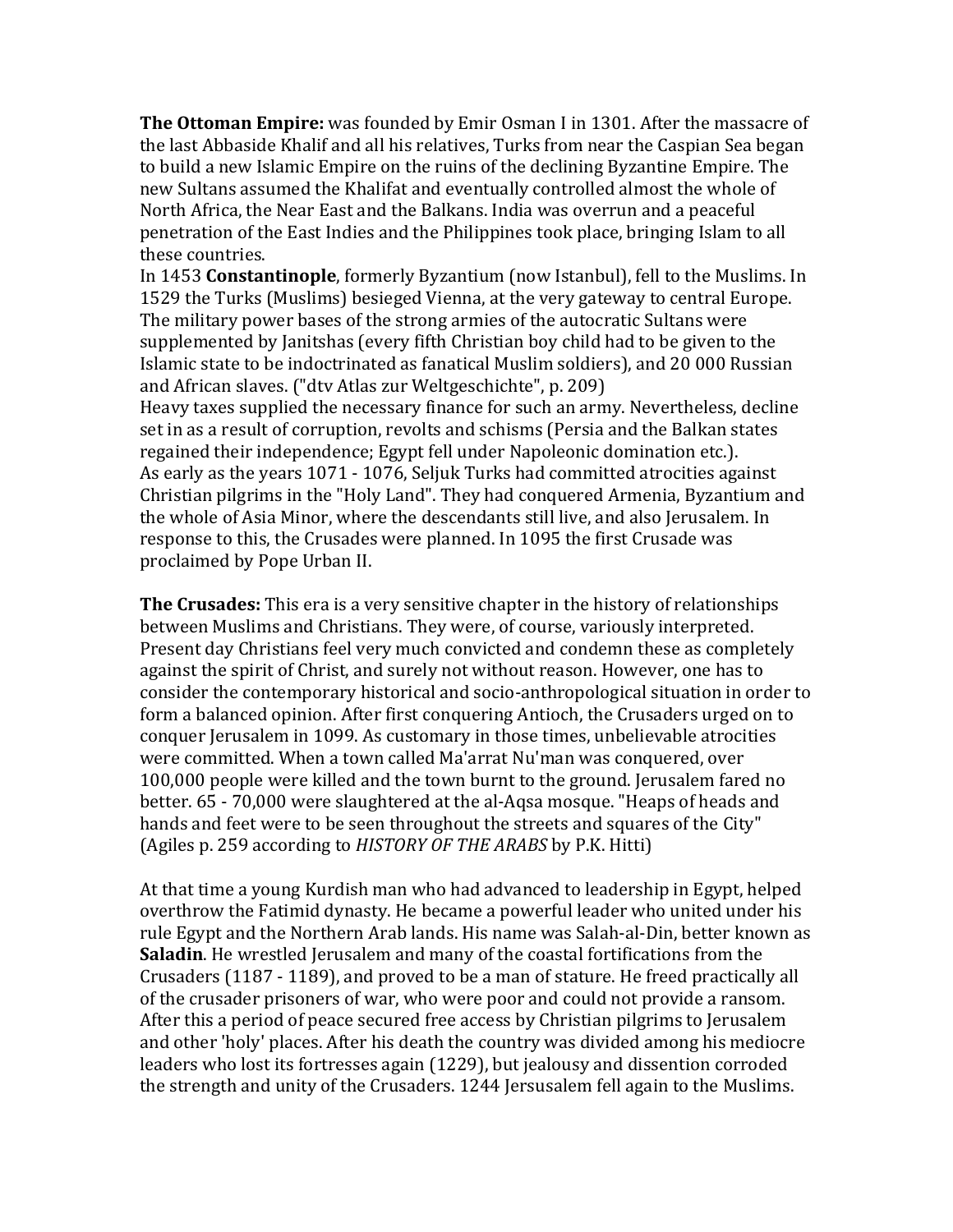A senseless venture, costing hundreds of thousands of lives and inflicting untold misery to millions, all in the name of religion.

As we have seen earlier it did not take long before Muslims took up arms against fellow-Muslims, slaughtering and poisening them in the name of Islam. In one such battle, the hard-pressed Muslim soldiers decided to stick pages from the Our'an to the points of their swords and thus forced the opposing Muslim army to a ceasefire. It actually worked, for who would dare to fight against "the very word of Allah"!

**The 21<sup>st</sup> Century:** Muslims were divided in many sects, not only Sunni and Shiite, but also the Wahhabi, the Ahmadiyyas, the Bahai, The Sufism. These division were hidden, not felt that much by the average people, all thought that they are living in peace, it does not matter what sect of Islam you are following, if you are christian and even Jews. But the detailed of what happened in many conflicts in Syria, Iraq, Egypt, Yemen and Libya, allowed the discocery that this loving peaceful relationship between all fraction is just an illusion, easy to sell or buy by few dollars, easy to kill for few dollars, easy to slaughter for few dollars. Many buyers were avilable, but the problem that many sellers were more ready and available to start their business.

**The Syrian Current Crisis:** This Islamic division along with Islam misunderstanding changed the face of democratic demands in Syria and the rest of the Arab world, what is called "Arab Spring" changed to become the most fundaminatilist face of Shariia law, where using Islam to kill and massacre, to gain power and changing the political dictators to religious dictators. What is considered at the beginning democratic changes supported by the West, Saudi Arabia, Qatar, and others, was the surface for a deeper strategy and planning led to influential financial incentive to brain wash people thinking where *Jihadism* became the most successful propagannda in the Middle east, where kids and volunteer to die for god, and people pushed in refugees camp to die from hunger. These unfortunate elements led the democracy revolution to become Al-Qaeda mission, or ISIS army, where uncertainty becomes the new face of changes.

As much as we discussed those fundaminatlist and understood some of their rationals, we have to discuss those leaders, presidents and kings, who became dictators by difinition and not necessarly by acceptance. They are some one who never lived the people life to feel their pain, they never suffered the hunger to understand their hunger, who never ride in the bus to realize disastisfactions, never walked on the street to see the dirt people living in, never fought in the army to know the suffering of our soldiers, never heard the word "NO" because the people around them gave them the illusion of how good and right they are, and they are far from being clost to the rightness. This lack of understanding, lack of willingness to understand, willingness to accept that fact that they are just a human like others, should admit mistakes, admit wrong doing, fix the bad and allow the good, was the feul for ISIS and Al. Nusra and many others.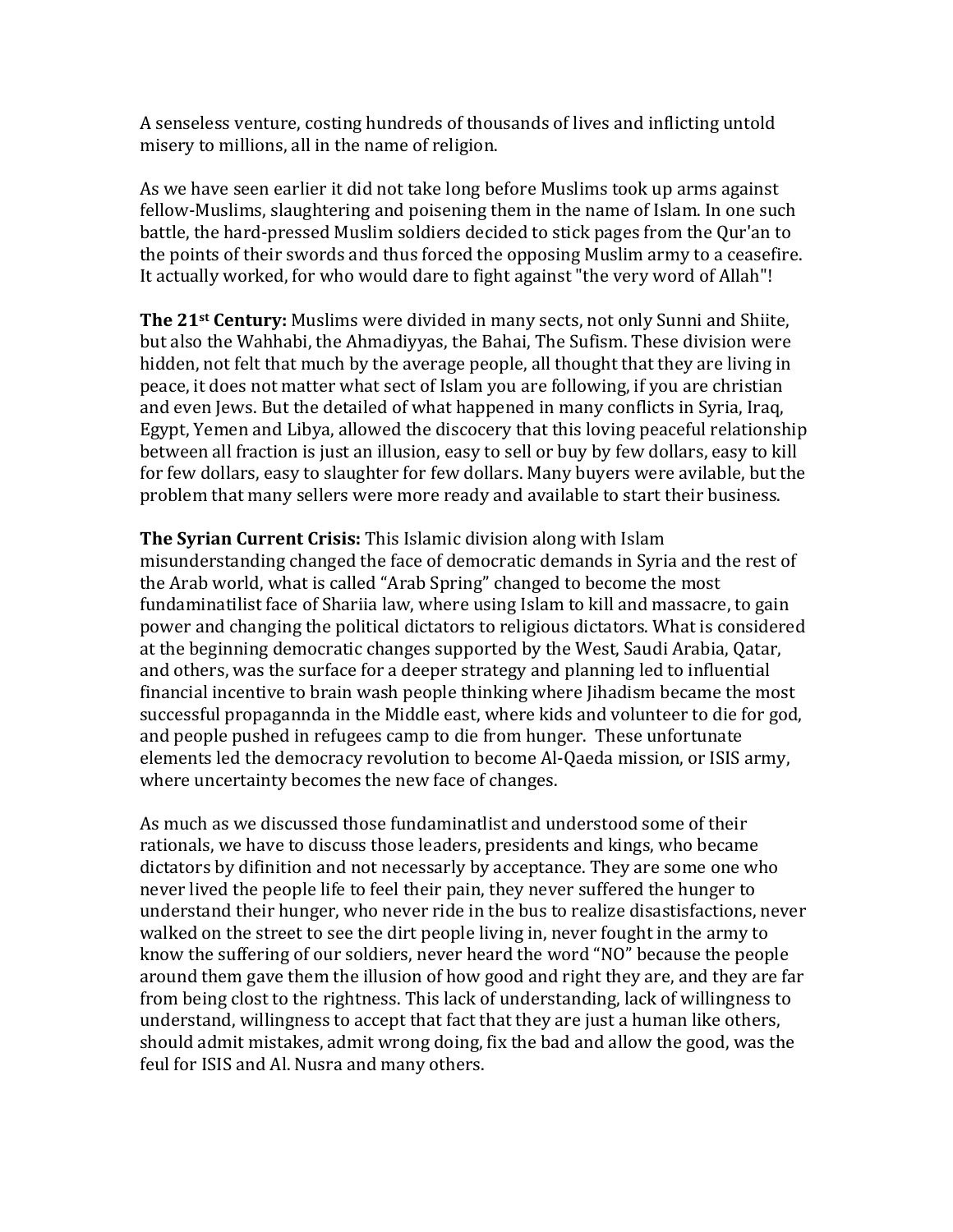The bottom line, we lost our path, and became divided between the people who are willing to die for their wrong believes under the name of god "Allah". The groups of people who are dying because they have no better choice, hungry, cold, depressed, deserve no life. And finally the group whol defend their existance, devend their illusion of people love, illlusion of they are fair and right and they are far from that.

**Syria Tomorrow**: when we review the videotape of what is happening in the Arab and Muslim worlds, we see clercks issuing ruling to Muslim's allowing them to kill each other, considering brothers to become enemies, justifying crimes with the word of allah (God), and continue into the dark path of our history as a Muslims.

Can we blame any one else for what is happening to us? Can we say it's the west; USA and Israel are the reason for what is happening to us? Is it the Christianity retaliating against Islam as some claims by saying that the Crusade is back? Can we find an answer for the behavious of Saudii and Qatari's in supporting these fundamintalist? 

The answer is very simple: No and No. We should put the blame on ourselves, our weakness in understanding Islam as a pieceful religion, and justice religion. The dictatorship, corruptions, killing, destructions, bloody massacres, using the word of Allah to cover up our sin, to achieve the glory of power, and become the next dictators, all of that is part of our reality, personality and believes. And unless we accept that reality we will never recover and start a new chapter in our life.

We should be ashamed of what we are doing in the Arab world under the cover up of different names, leading to hate, division, anoumosity, and religious fundamitilism. With what we are commiting, no matter who we are, leaders, clerks, and finally followers, have to realize that our problems are ourselves, the corruption in us, the violence is part of us, our dictators are one of us, our clerks are not. Lets face the reality that we are far a way from the real Islam, and we are going to continue these massacres, destruction, catastrophies under many excuses, until we go back to our prophit message, simple islam of justice and love, the Islam of respect to each other, the Islam of loving each other, the Islam where leaders believe in justice as the role not self serving is the role.

We have to send a peaceful message to our dictator's, leader's, that it's about time to realize that suppression will never make you hero's, iron hands will not make you loved by your people, and a chair you hold on forever is just a chair and will never make your kids live in peace. It's about time to think that you are remembered when you do good, when you help all people not your families, when you help the poor not necessirly hurting the rich, and when you help your country not the enemies.

**The final note: we are so far from the real Islam. If prohpit Mohammed will vist us today, he is going to give up on all of us as Muslim's. This division between Muslim's and Arab's, is a continous process for our history as** Muslim's, lets not fool ourselves, that killing and destruction is not part of us,